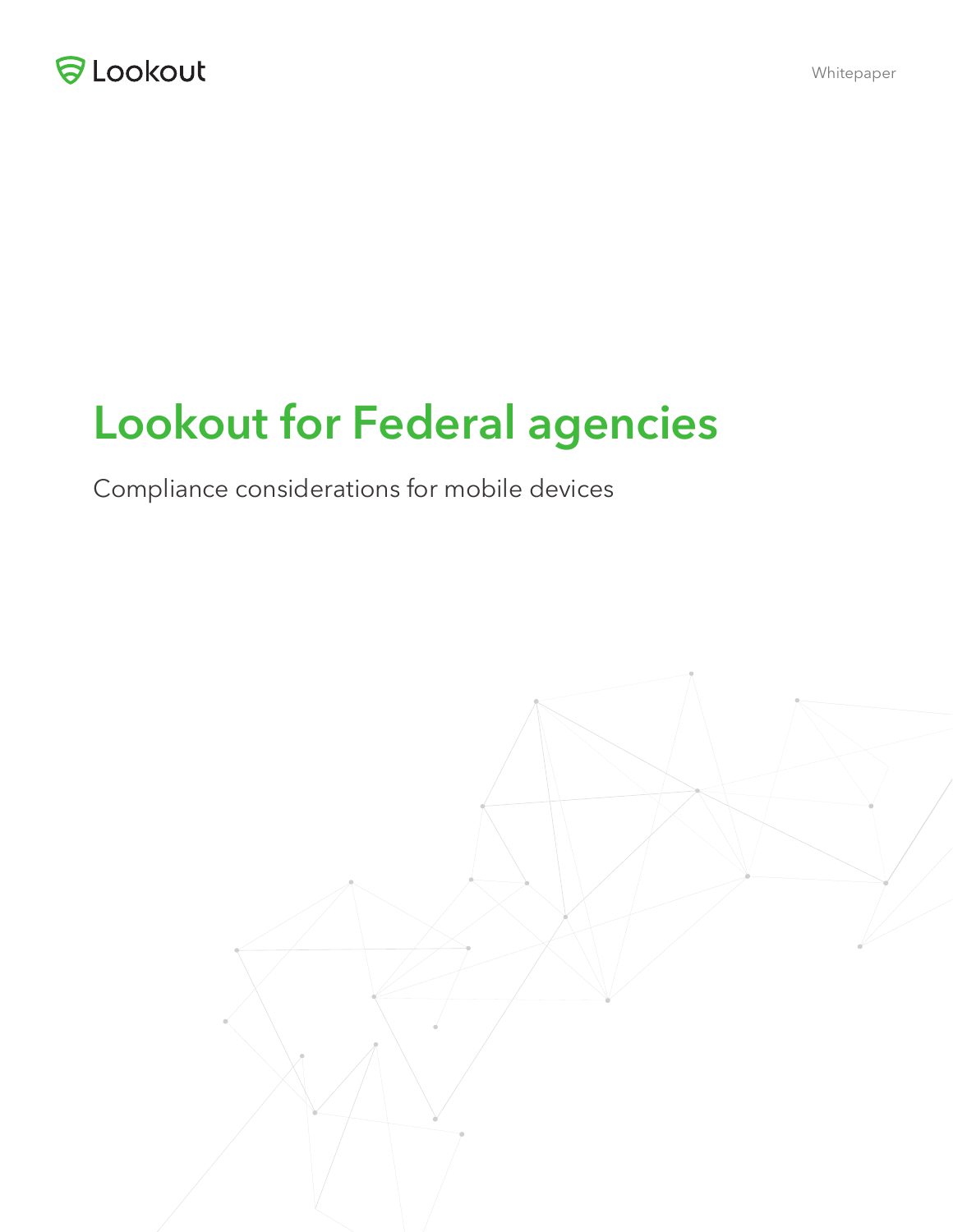## **Lookout for Federal agencies**

Compliance considerations for mobile devices

Federal agencies are now creating formal mobility programs as employees increasingly rely on their mobile devices for everyday life. Restricting mobile devices from the workplace also runs the risk of "Shadow BYOD", whereby employees find ways to access work documents on their mobile devices despite restrictions. In fact, a recent survey conducted by Lookout revealed that for employees at Federal agencies with rules prohibiting smartphones at work, 40% said those rules had no impact on their behavior .<sup>1</sup>

This move towards a mobile-enabled Federal workplace has prompted new standards and guidelines for securing data on these devices. In this document, we review the latest guidelines related to securing mobility and how Lookout helps Federal agencies stay compliant with these new guidelines.

### Quick overview of Federal information security

Information security at federal agencies is driven by key mandates, including the Federal Information Security Management ACT of 2002, or FISMA. FISMA created a framework of security requirements based on continuously evolving standards, and federal agencies must comply with these rules and report on the effectiveness of their IT security programs to the OMB and Congress.

The Department of Defense also requires all DoD-owned or controlled information systems to submit to the Defense Information Assurance Certification and Accreditation Process (DIACAP). However, DIACAP has recently been replaced by the "Risk Management Framework (RMF) for DoD Information Technology (IT)". This dynamic process requires DoD agencies and commands to review and update their information assurance posture annually. The DoD RMF aligns with the National Institute of Standards and Technology (NIST) Risk Management Framework (RMF).



<sup>1</sup> "Feds: You have a BYOD program whether you like it or not", Lookout 2015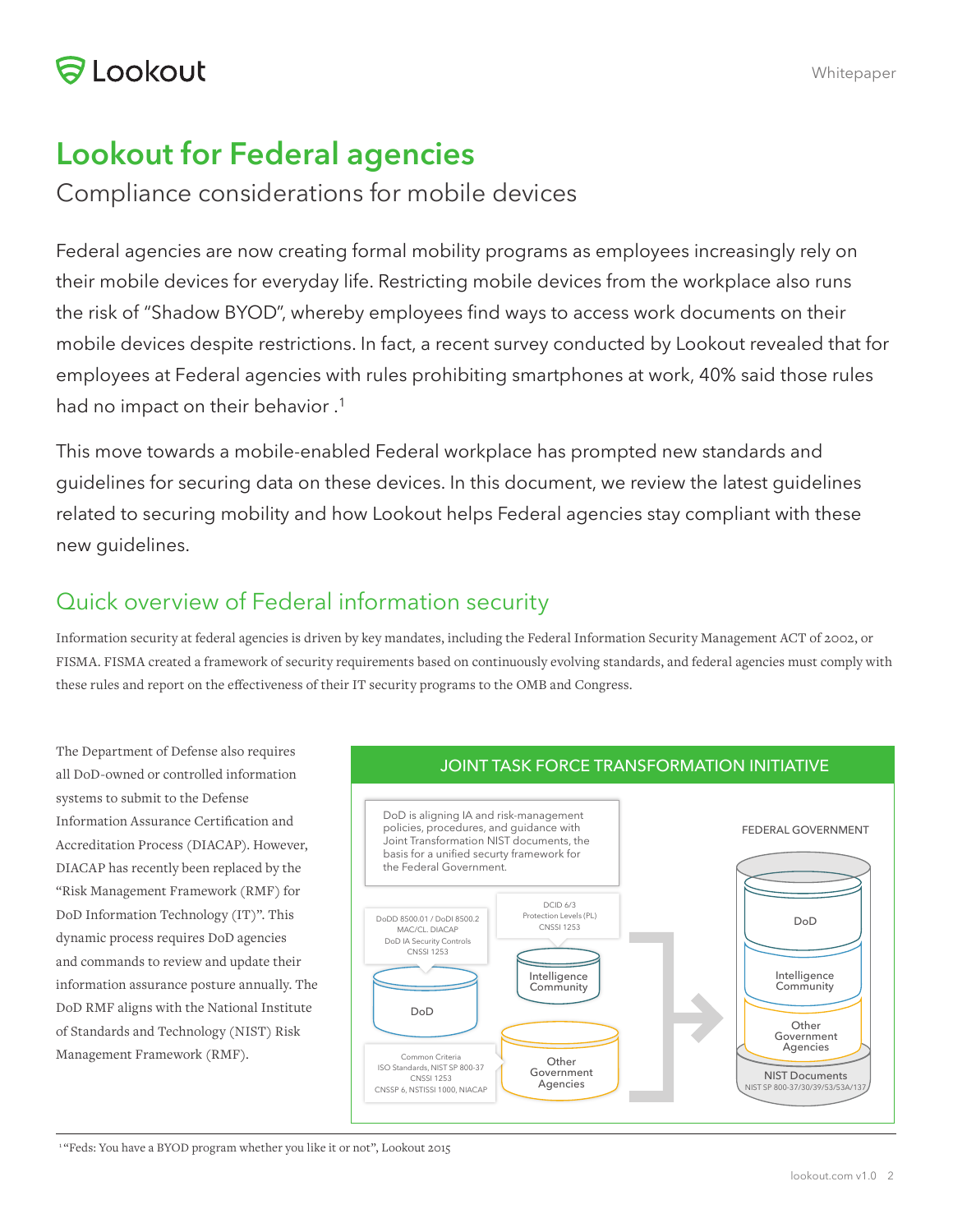### **Standards and Guidelines related to securing mobile devices**

### NIST 800-53

#### **Overview:**

The purpose of NIST Special Publication 800-53 is to provide guidelines for selecting security controls for information systems supporting federal agencies. The guidelines apply to all components of an information system that process, store or transmit federal information.

#### **Who does NIST 800-53 apply to?**

The catalog of security controls outlined in NIST 800-53 applies to all U.S. federal information systems except those related to national security.

| Are there specific guidelines related to mobile devices? |                                                                                                                                                                                                                                                                                                                                                      |  |
|----------------------------------------------------------|------------------------------------------------------------------------------------------------------------------------------------------------------------------------------------------------------------------------------------------------------------------------------------------------------------------------------------------------------|--|
| ID                                                       | <b>Key Quotes</b>                                                                                                                                                                                                                                                                                                                                    |  |
| $SI-3$                                                   | The organization employs malicious code protection mechanisms at information system en-<br>try and exit points to detect and eradicate malicious code. Entry and exit points include, for<br>example, firewalls, electronic mail servers, web servers, proxy servers, remote-access servers,<br>workstations, notebook computers, and mobile devices |  |
|                                                          | The organization employs integrity verification tools to detect unauthorized changes to<br>software (including operating systems) and firmware                                                                                                                                                                                                       |  |

#### **How does Lookout help with NIST 800-53 compliance?**

**MALICIOUS CODE PROTECTION**: NIST requests that malicious code protection mechanisms exist at information system entry and exit points, specifically noting mobile devices. Lookout protects against malicious code targeting mobile devices such as smartphones and tablets.

As mobile devices increasingly become a productivity tool for employees, the amount of sensitive data passing through these endpoints is on the rise, with attackers increasingly targeting these devices with malicious code.

Lookout protects both iOS and Android devices against the rise of app-based threats including trojans, spyware, and sideloaded applications. Lookout also protects against network-based attacks that attempt to access encrypted data-in-transit by executing a "man-in-the-middle attack." As mobile devices increasingly connect to unverified Wi-Fi access points at home and abroad, Lookout helps agencies stay compliant by providing network protection on mobile devices that aren't addressed by VPNs.

**DETECTION OF TAMPERING WITH OPERATING SYSTEMS AND FIRMWARE:** Lookout detects anomalies within the operating system and firmware to determine if any tampering has taken place that could indicate either a malicious attack (such as Android threats that root the device) or user-initiated tampering (such as jailbreaking their device).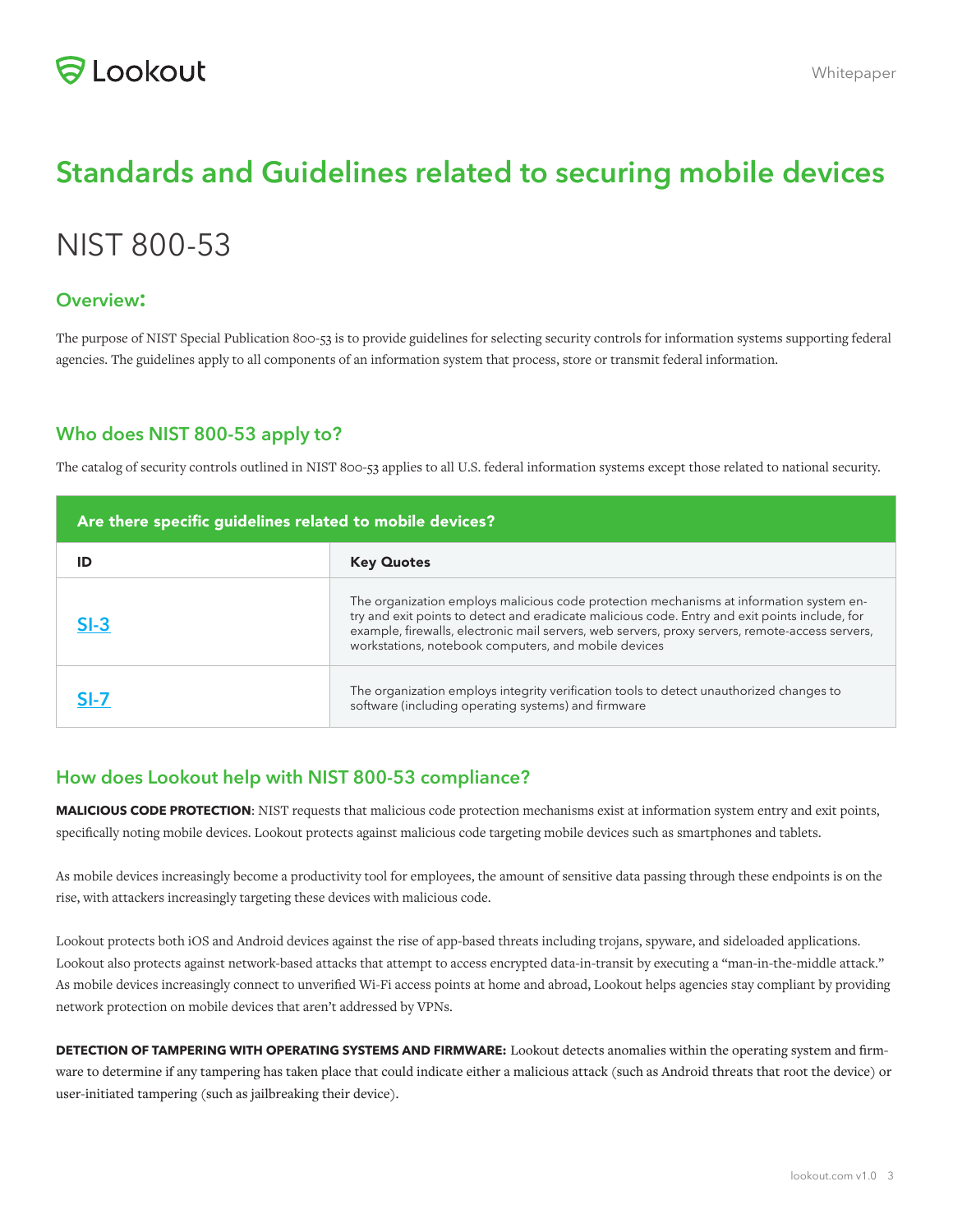

### DOD Instruction 8500.2

#### **Overview:**

Outlines the controls from the DoD Information Assurance Certification and Accreditation Process (DIACAP), which is a United States Department of Defense (DoD) process that means to ensure that companies and organizations apply risk management to information systems.

#### **Who does DoD Instruction 8500.2 apply to?**

The catalog of security controls outlined here apply to agencies within the Department of Defense.

| Are there specific guidelines related to mobile devices? |                                                                                                                                                                                                                                                                                                                                                       |  |
|----------------------------------------------------------|-------------------------------------------------------------------------------------------------------------------------------------------------------------------------------------------------------------------------------------------------------------------------------------------------------------------------------------------------------|--|
| ID                                                       | <b>Key Quotes</b>                                                                                                                                                                                                                                                                                                                                     |  |
| ECVP-1                                                   | "All Servers, workstations and mobile computing devices (i.e. laptop, PDAs) implement virus pro-<br>tection that includes a capability for automatic updates"                                                                                                                                                                                         |  |
| ECAT-2                                                   | An automated, continuous on-line monitoring and audit trail creation capability is deployed with<br>the capability to immediately alert personnel of any unusual or inappropriate activity with potential<br>IA implications, and with a user configurable capability to automatically disable the system if seri-<br>ous IA violations are detected. |  |

#### **How does Lookout help with DoD Instruction 8500.2 compliance?**

**VIRUS PROTECTION:** This instruction requires virus protection on all "all servers, workstations, and mobile computing devices" that have the capability for automatic updates.

Lookout protects both iOS and Android devices against the rise of app-based threats including trojans, spyware, and rootkits. Attacks targeting mobile devices are on the rise, with Android devices seeing a strong increase in malware that auto-roots the devices to gain escalated privileges. On iOS, malware can be easily distributed as a sideloaded app that bypasses Apple's App Store review. Attackers can distribute these apps via SMS messages, phishing emails, or websites to coerce users to trust and install the app on their devices, allowing the apps to use private APIs that Apple wouldn't normally allow. Occasionally, malware has made it passed Apple's review into the App Store, however this is relatively rare.

Lookout also pushes automatic updates over the air (OTA) to devices to ensure that the security on the device is updated with the latest threat information from Lookout's cloud-based security platform.

**CONTINUOUS MONITORING:** This instruction also requires "continuous on-line monitoring" for threats with the capability to immediately alert personnel and "automatically disable the system if serious IA violations are detected".

Lookout addresses this instruction by providing continuous protection against threats, notifying both the end user and IT admins in real time if threats are detected. Moreover, through our integration with leading EMM solutions, agencies can automatically quarantine the mobile device if serious threats are detected.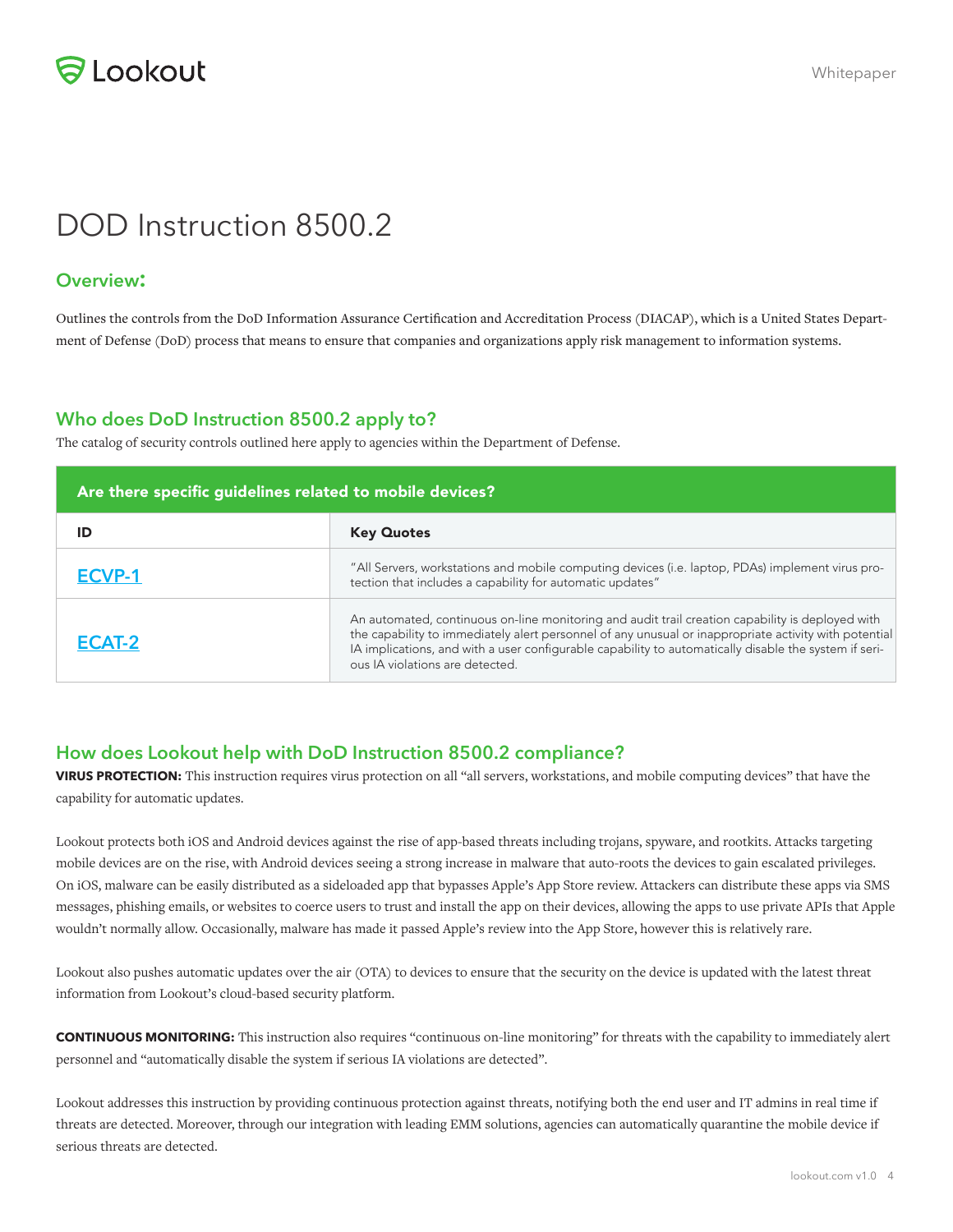

## NIST 800-163 Vetting the Security of Mobile Applications

#### **Overview:**

Published Jan. 26, 2015, NIST Special Publication 800-163, "Vetting the Security of Mobile Applications", provides federal and other government agencies and private businesses with direction on how to:

- Plan the implementation of a mobile app vetting process
- Develop app security requirements
- Understand the types of app vulnerabilities and the testing methods used to detect those vulnerabilities, and
- Determine if an app is acceptable for deployment on the organization's mobile devices

#### **Who does NIST 800-163 apply to?**

All federal agencies and organizations looking to use mobile applications to enhance employee productivity. Note that this publication provides guidance, rather than specific compliance requirements.

| Are there specific guidelines related to threats and data leakage? |                                                                                                                                                                                                                                                                                                                                                                                                                                                                                                                                                                                                                                                                                                                                                               |  |
|--------------------------------------------------------------------|---------------------------------------------------------------------------------------------------------------------------------------------------------------------------------------------------------------------------------------------------------------------------------------------------------------------------------------------------------------------------------------------------------------------------------------------------------------------------------------------------------------------------------------------------------------------------------------------------------------------------------------------------------------------------------------------------------------------------------------------------------------|--|
| ID                                                                 | <b>Key Quotes</b>                                                                                                                                                                                                                                                                                                                                                                                                                                                                                                                                                                                                                                                                                                                                             |  |
| <b>3.1 General Requirements</b>                                    | Preventing unauthorized functionality: Unauthorized functionality, such as data exfiltration per-<br>formed by malware, must not be supported<br>Limiting permissions: Apps should have only the minimum permissions necessary and should only<br>grant other applications the necessary permissions<br>Protecting sensitive data: Apps that collect, store, and transmit sensitive data should protect the<br>confidentiality and integrity of this data. This category includes preserving privacy, such as asking<br>permission to use personal information and using it only for authorized purposes.<br>Securing app code dependencies: The app must use any dependencies, such as on libraries, in a<br>reasonable manner and not for malicious reasons |  |
| <b>3.1.2 Preventing Unautho-</b><br>rized Functionality            | Malware detection and analysis tools can identify both known and new forms of malware. These<br>tools can be incorporated as part of an organization's enterprise mobile device management<br>(MDM) solution, organization's app store, or app vetting process.                                                                                                                                                                                                                                                                                                                                                                                                                                                                                               |  |
| <b>3.1.3 Limiting Permissions</b>                                  | Some apps have permissions that are not consistent with EULAs, app permissions, app descrip-<br>tions, in program notifications, or other expected behaviors and would not be considered to ex-<br>hibit secure behavior. An example is a wallpaper app that collects and stores sensitive information,<br>such as passwords or PII, or accesses the camera and microphone.                                                                                                                                                                                                                                                                                                                                                                                   |  |
| <b>3.2.3 Static Versus Dynamic</b><br><b>Analysis</b>              | Malware increasingly detects the use of emulators as a testing platform and changes its behavior<br>accordingly to avoid detection. Therefore, it is recommended that analyzers use a combination of<br>emulated and physical mobile devices so as to avoid false negatives from malware that employs<br>anti-detection techniques.                                                                                                                                                                                                                                                                                                                                                                                                                           |  |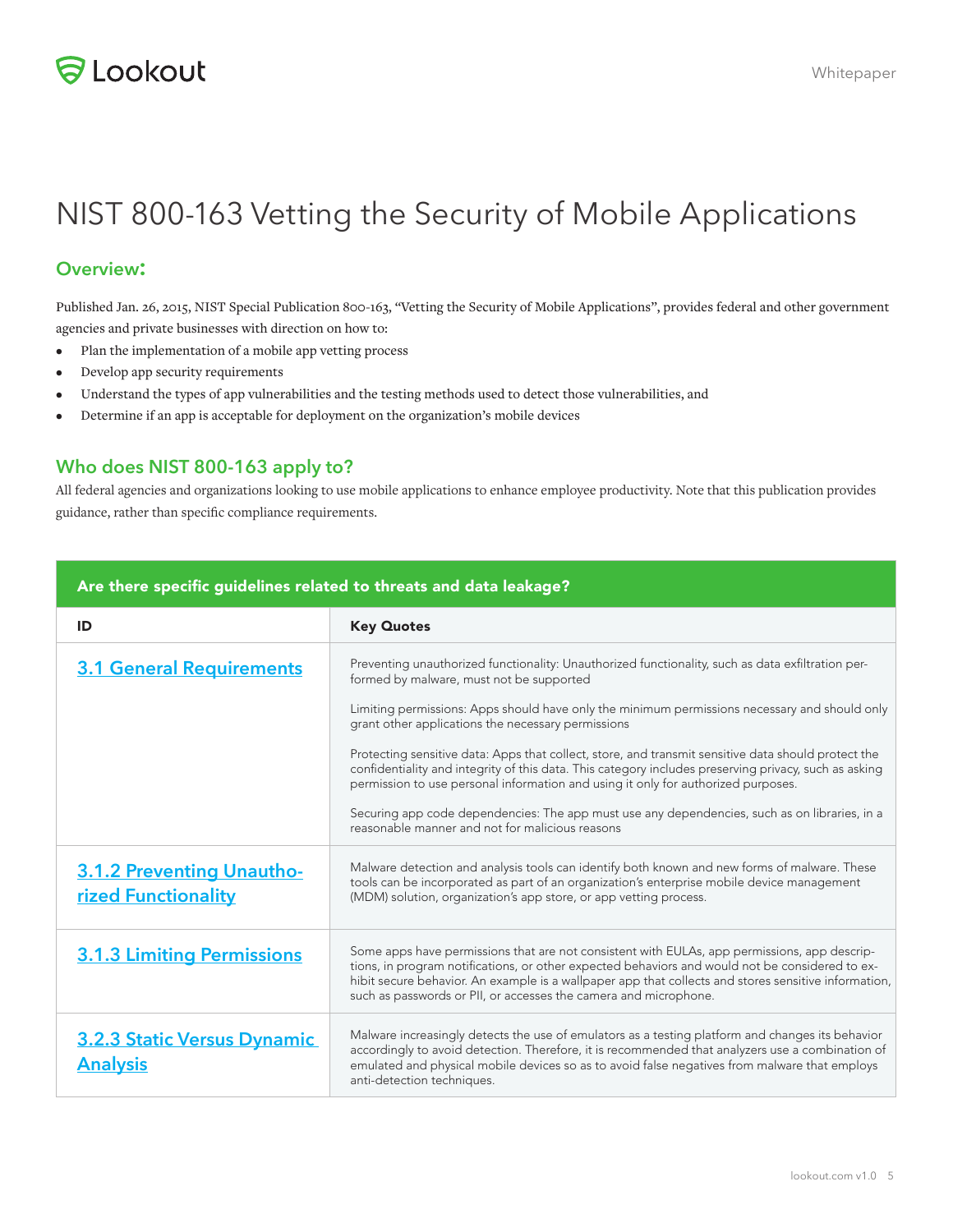

#### **How does Lookout help with NIST 800-163 compliance?**

Lookout provides visibility into app-based malware and data leakage, both of which represent high security concerns as discussed in NIST 800-163.

**MALWARE DETECTION:** Lookout provides protection against app-based malware, such as trojans, spyware, and rootkits. These threats can lead to data exfiltration and have been identified on both Android and iOS (iOS malware rarely found in the App Store, but can be found on 3rd party app stores).

**CONTROLLING DATA LEAKAGE:** Lookout uses a combination of static and dynamic analysis to identify the app capabilities on the device, allowing the organization to view and restrict apps that violate their security policy. For example, Lookout can identify a wallpaper app that collects and stores sensitive information, such as passwords or PII, or accesses the camera and microphone.

**MDM INTEGRATION:** Through Lookout's integration with leading MDM solutions, agencies can automatically quarantine the mobile device if serious threats are detected.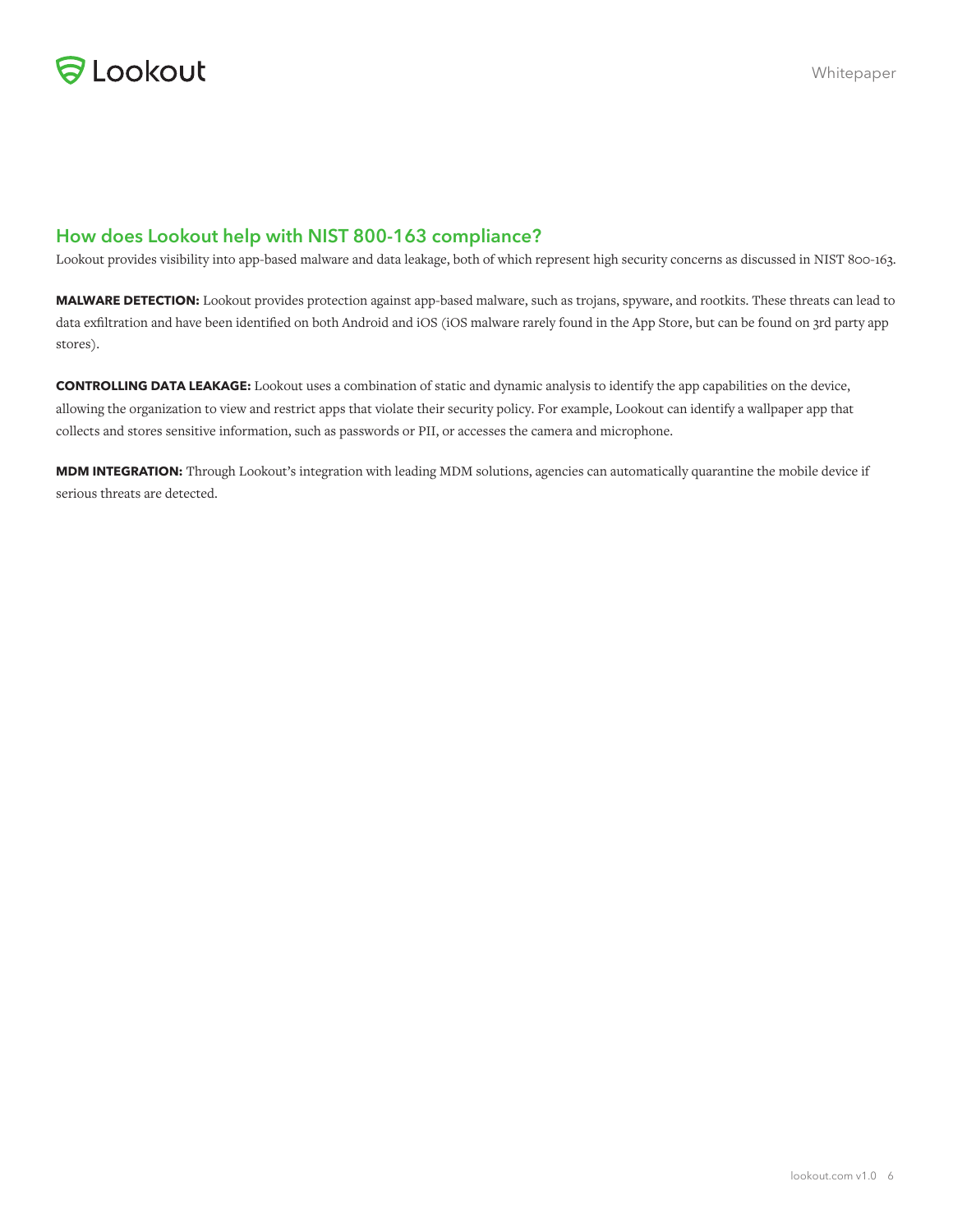

### NIAP Requirements for Vetting Mobile Apps

#### **Overview:**

The National Information Assurance Partnership (NIAP) is responsible for U.S. implementation of the Common Criteria including management of the NIAP Common Criteria Evaluation and Validation Scheme (CCEVS) validation body. The principal objective of the Validation Body is to ensure the provision of competent IT security evaluation and validation services for both government and industry. NIAP manages a national program for developing Protection Profiles, evaluation methodologies, and policies that will ensure achievable, repeatable, and testable requirements.

This specific document presents functional and assurance requirements for vetting mobile apps outside formal Common Criteria evaluations. Common Criteria evaluation is required for IA and IA-enabled products in National Security Systems. However, even apps without IA functionality may pose some security risks, and concern about these risks has motivated the vetting of such apps in government and industry.

#### **Who does NIAP apply to?**

Organizations both in government and industry that are participating in the process of IT security evaluation within the CCEVS.

| Are there specific guidelines related to threats and data leakage? |                                                                                                                                                                                                                                                            |  |
|--------------------------------------------------------------------|------------------------------------------------------------------------------------------------------------------------------------------------------------------------------------------------------------------------------------------------------------|--|
| ID                                                                 | <b>Key Quotes</b>                                                                                                                                                                                                                                          |  |
| <b>FDP DEC EXT.1.1</b><br><b>FDP DEC EXT.1.2</b>                   | The application shall restrict its access to some:<br>1) hardware resources: network connectivity, camera, microphone, location services, NFC, USB,<br>Bluetooth<br>2) sensitive information repositories: address book, calendar, call lists, system logs |  |
| FPT API EXT.1.1                                                    | The application shall use only documented platform APIs                                                                                                                                                                                                    |  |
| FPT API EXT.1.1                                                    | The application shall encrypt all transmitted sensitive data with at least one of: HTTPS, TLS, DTLS,<br><b>SSH</b>                                                                                                                                         |  |